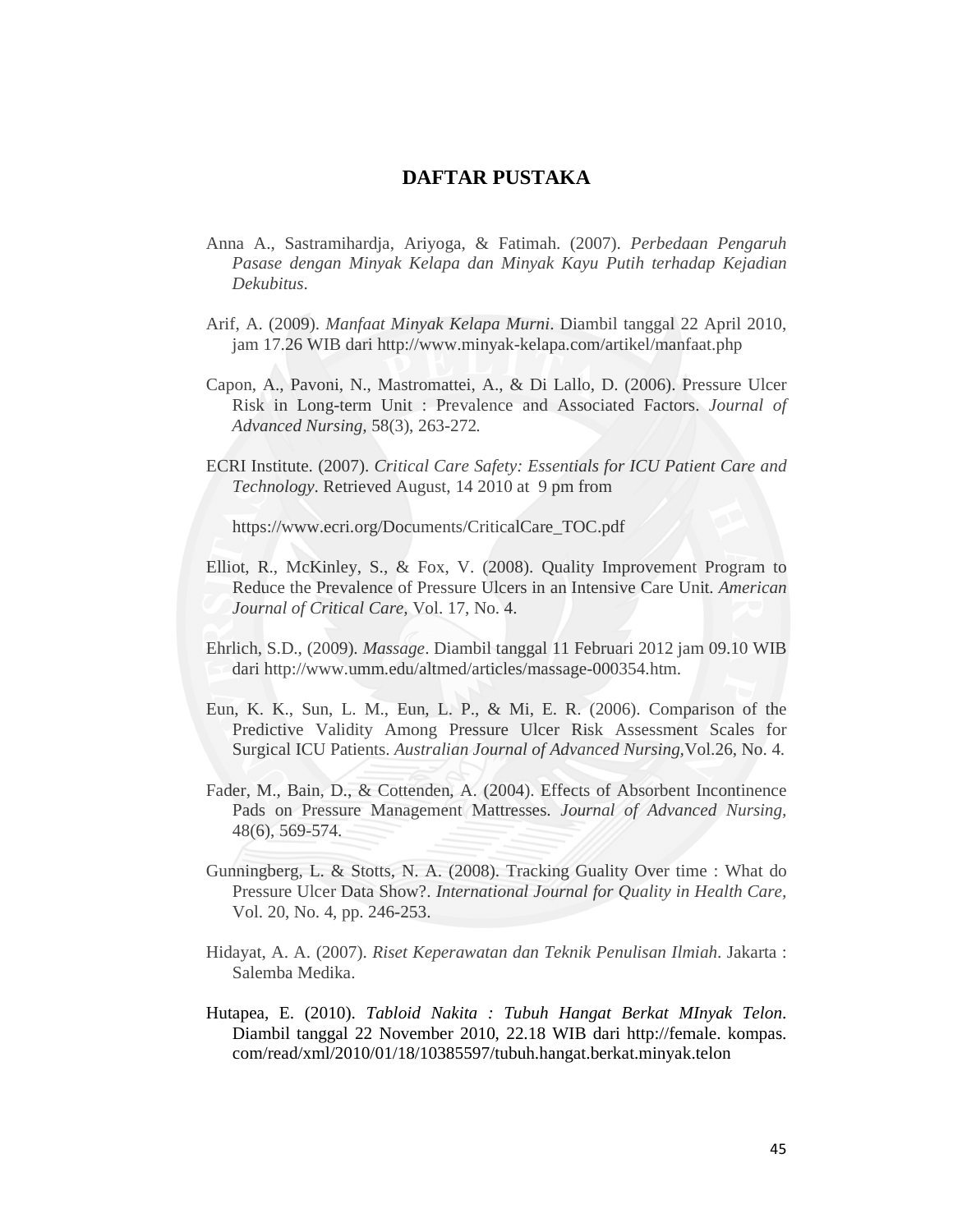- Karadag, M. & Gumuskaya, N. (2005). The Incidence of Pressure Ulcers in Surgical Patients : A Sample *Hospital* in Turkey. *Journal of Clinical Nursing,*  15, 413-421.
- Lindgren, M., Unosson, M., Krantz, A. M., & Ek, A. C. (2004). Pressure Ulcer Risk Factor in Patients undergoing Surgery. *Journal of Advanced Nursing,*  50(6), 605-612.
- Morison, M. J. (2003). *Manajemen Luka*. Jakarta : EGC.
- Mukti. (2005). Penelusuran hasil penelitian tentang intervensi keperawatan dalam pencegahan luka dekubitus pada orang dewasa. Jurnal Keperawatan Indonesia
- Murdiyanto, Joko. (2009). *Konsep Dasar Intensive Care Unit (ICU).* Diambil tanggal 12 April 2010, Jam 21.23 WIB dari http://perawattegal.wordpress.com /2009/08/20/konsep-dasar-intensive-care unit-icu/
- Nager, B. (2011). *Magic of Aloe* : *The Magic of Aloe* Diambil tanggal 6 Juni 2011, Jam 23.25 WIB dari http://www.magicofaloe.com/
- Nursalam, (2008). *Konsep dan Penerapan Metodologi Penelitian Ilmu Keperawatan Pedoman skripsi, Tesis, dan Instrumen Penelitian Keperawatan* (ed.2). Jakarta : Salemba Medika.
- Potter, P. A. & Perry, A. G. (2006). *Fundamental Keperawatan : Konsep, Proses, dan praktik* (Ed 4). Jakarta: EGC.
- PT. Afiat. (2007). *Minyak Telon* Diambil tanggal 6 Maret 2010, Jam 20.35 WIB dari http://www.pt-afiat.com/productdetail.php?idpro=minyaktelonpagoda
- Reddy, M., Gill, S.S., & Rochon, P.A. Preventing Pressure Ulcers: A Systematic Review. Journal of the American Medical Association 2006;296(8):974-984. Diambil dari http://jama.ama-assn.org/content/296/8/974.full.pdf+html diakses tanggal 18 September 2011
- Riordan, J. & Voegeli, D. (2009). Prevention and Treatment of Pressure Ulcers. *British Journal of Nursing* Vol 18. No 20.
- Sabandar, A. O. (2008). *Ulkus Dekubitus.* Diambil tanggal 29 Maret 2010, jam 14.05 WIB dari http://oncrotte.blog.friendster.com/2008/02/ulkus-dekubitus/
- Setiati S dan Roosheroe, A G. (2006). *Imobilisasi pada Usia Lanjut*. Dalam : Sudoyo, A.W., Setiyohadi, B., Alwi, I., Simadibrata, M., dan Setiati, S. (eds). *Buku Ajar Ilmu Penyakit Dalam*. Jilid III, Edisi IV. Jakarta : Pusat Penerbitan Departemen Ilmu Penyakit Dalam Fakultas Kedokteran Universitas Indonesia. Hal : 1388-90.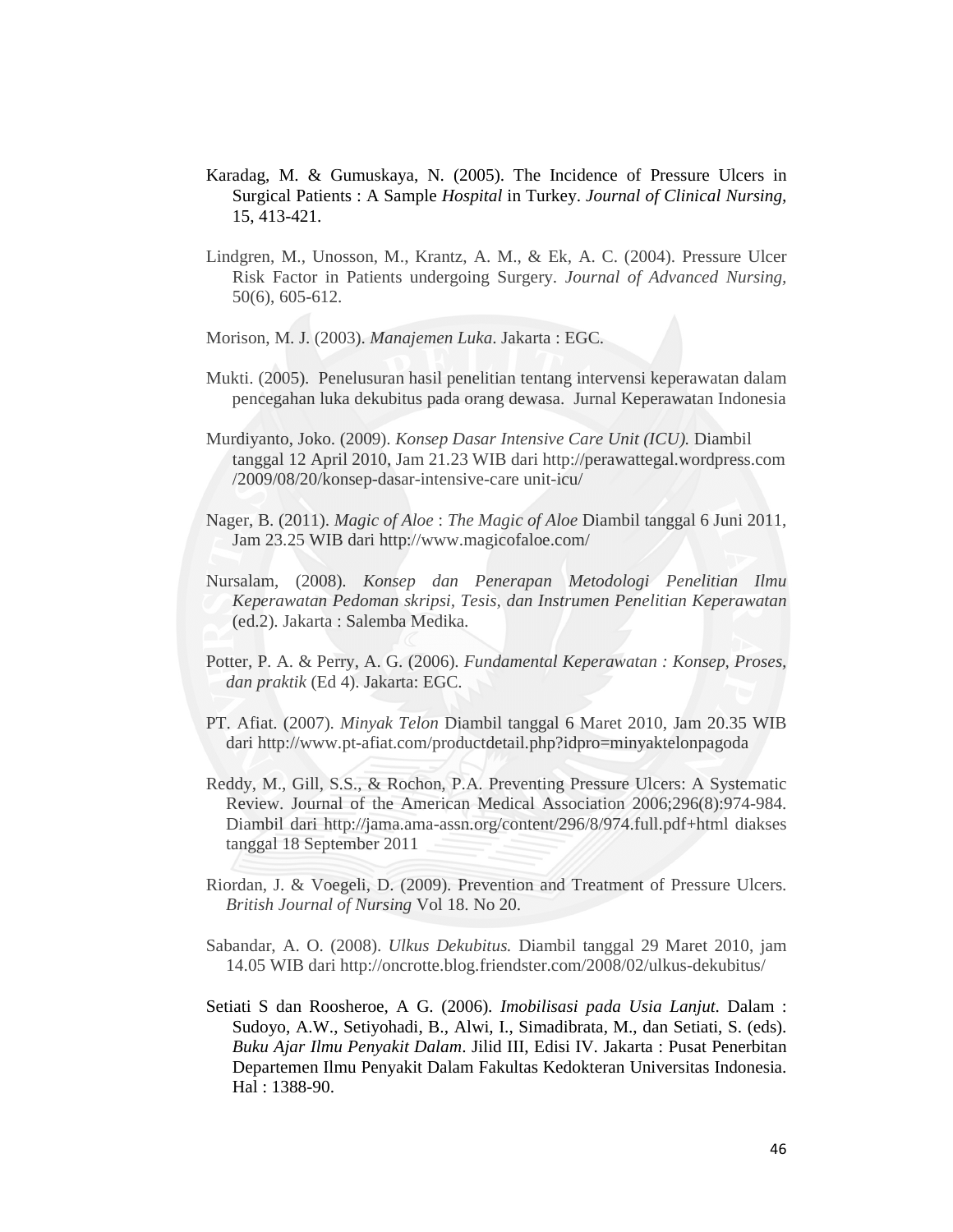Suriadi. (2004). *Perawatan luka*. Jakarta: CV. Agung seto

- Suriadi, Sanada, H., Sugama, J., Thigpen, B., & Subuh, M. (2008). Development of a New Risk Assessment Scale for Predicting Pressure Ulcers in an Intensive Care Unit. *Journal Compilation British Association of Critical Care Nurse, Nursing in Critical Care,* Vol. 13, No. 1.
- Uyanto, S. S. (2009). *Pedoman Analisis Data dengan SPSS* (ed.3)*.* Yogyakarta : Graha Ilmu.
- Vanderwee, K., Grypdonck, M.H.F., Bacquer, D.D., & Defloor, T. (2006) Effectiveness of Turning with Unequal Time Intervals on the Incidence of Pressure Ulcers. Journal of Advanced Nursing 2006;57(1):59-68.
- Wikipedia. (2010). *Malaleuca*. Diambil tanggal 30 April 2011, 21.15 WIB dari http://en.wikipedia.org/wiki/Melaleuca